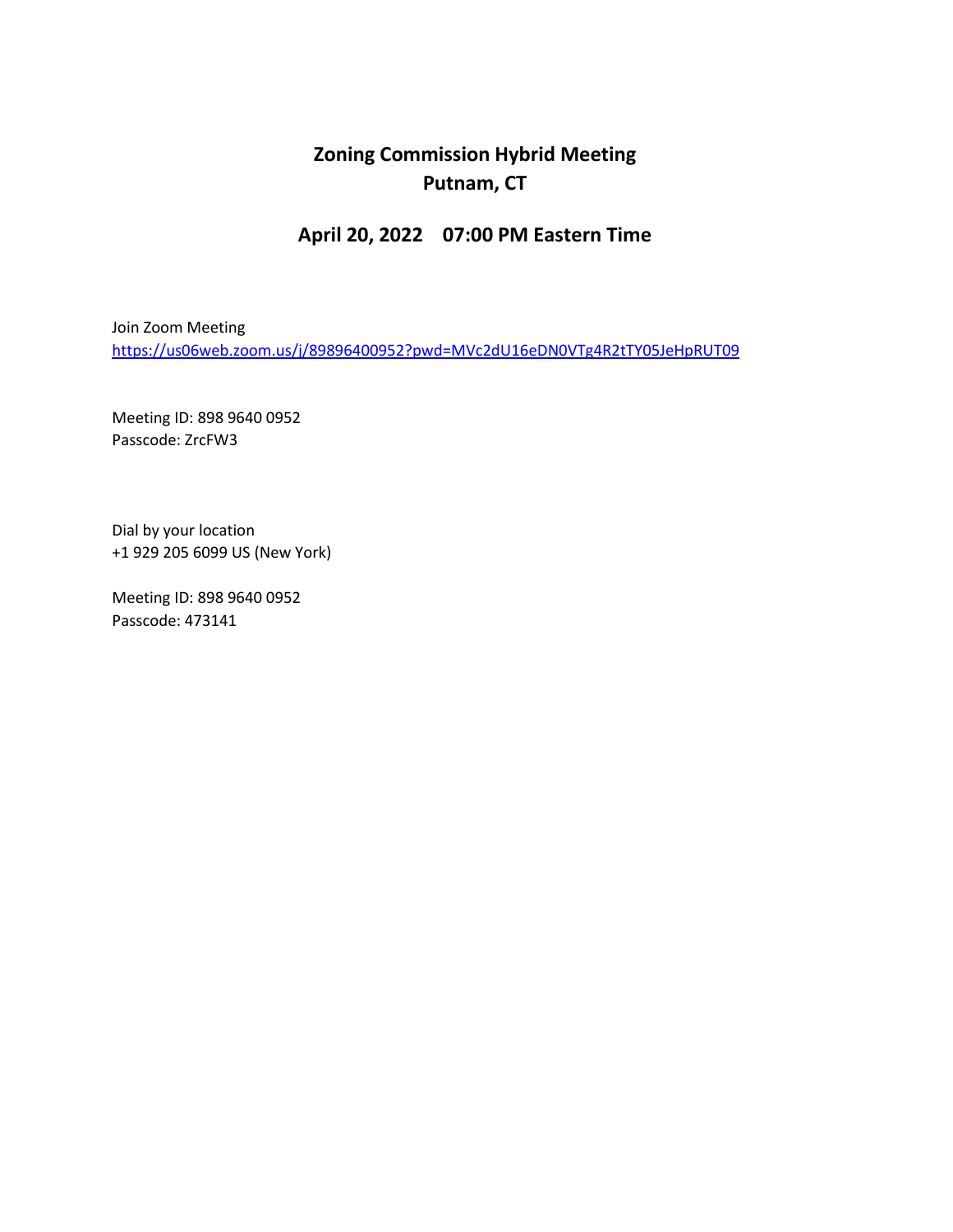Zoning Commission Hybrid Meeting April 20, 2022 7:00 P.M. Putnam Municipal Complex Room # 201 Second Floor 200 School Street Putnam, CT

Roll Call:

Agenda:

Public hearing on Docket # 2022-01 Douglas Porter-WBA Real Estate LLC request for a Special Permit in accordance with Article 5, Section 501.7 of the Town of Putnam Zoning Regulations to change one nonconforming use to another. The applicant is seeking to utilize the existing parking lot with the proposed uses of the building to consist of storage/warehouse, office space for a remodeler/plumber and a carpentry shop. Property located at 60 Woodstock Avenue, Town Assessors Map 011, Lot 104, Zoned R-7. VOTE REQUIRED

Regular Meeting:

Review the minutes of the December 15, 2021 meeting. VOTE REQUIRED

Correspondence:

New Business: VOTE REQUIRED

Docket # 2022-01 Douglas Porter-WBA Real Estate LLC – Special Permit – Changing one non-conforming use to another (Formerly Putnam Candy Co.)

Other Business: POSSIBLE VOTE REQUIRED

Adjournment.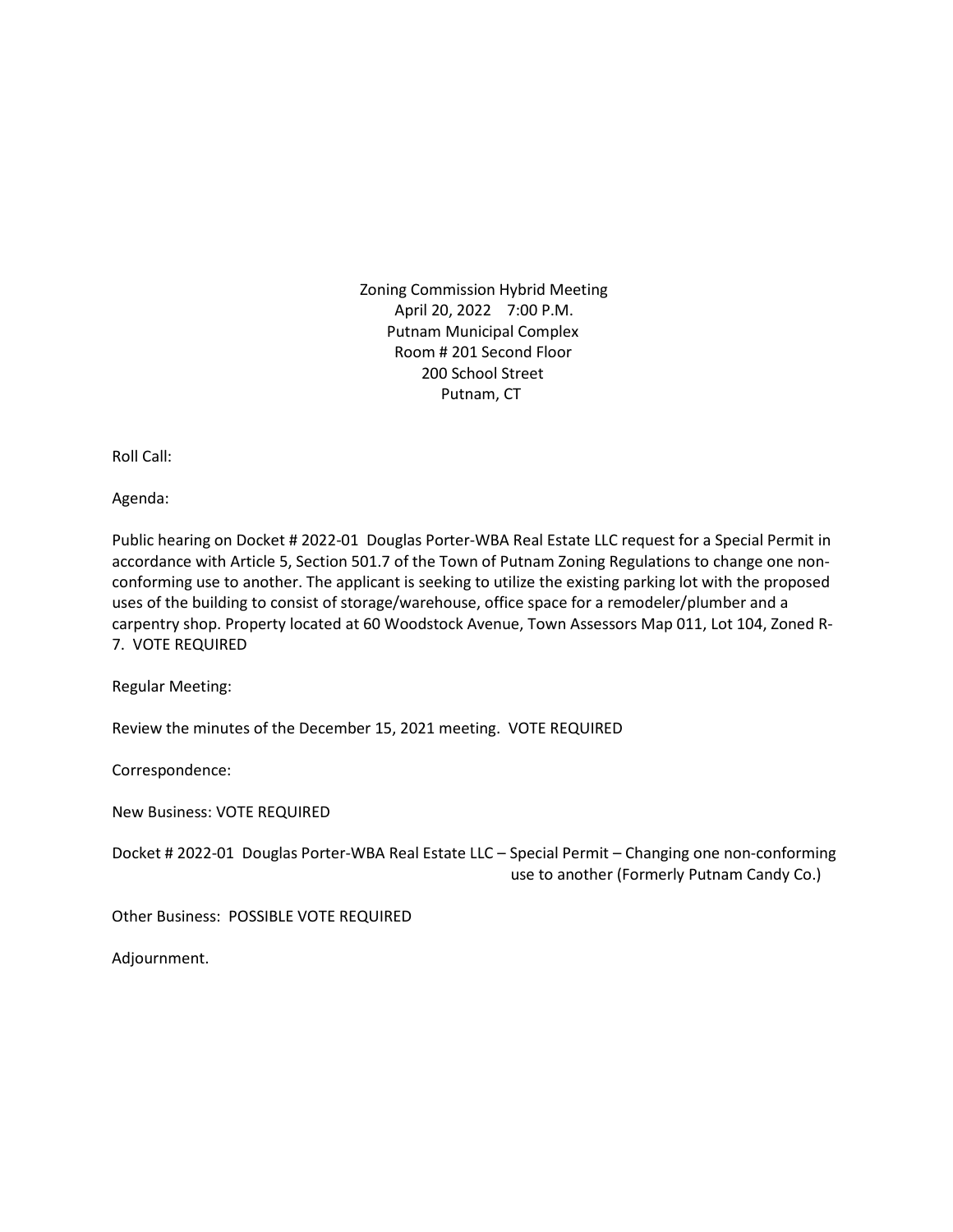|                                  | TOWN OF PUTNAM                                                                                                                                                                                                                                                                                  |
|----------------------------------|-------------------------------------------------------------------------------------------------------------------------------------------------------------------------------------------------------------------------------------------------------------------------------------------------|
|                                  | ZONING COMMISSION                                                                                                                                                                                                                                                                               |
|                                  | Check One:<br>Docket No. $d\theta d^{-1}$                                                                                                                                                                                                                                                       |
|                                  | Application for Special Permit of Exception                                                                                                                                                                                                                                                     |
|                                  | Date March 9, 2022<br>Application for Amendment to Regulations                                                                                                                                                                                                                                  |
|                                  | Fee: $ (0() \rangle)$<br>Application for Zone Change                                                                                                                                                                                                                                            |
|                                  | Amount<br>Check No.<br>Other                                                                                                                                                                                                                                                                    |
|                                  | $3 - 9 - 2022$                                                                                                                                                                                                                                                                                  |
|                                  | DOUG @WBAHOMES.COM<br>1.) Name of Applicant: WWW PORTRA - WBA REALESTATE UC                                                                                                                                                                                                                     |
|                                  | Address & Telephone No. 3 RTR 171 JUITE I WOODSTOCK OF OG281                                                                                                                                                                                                                                    |
|                                  | 2.) Owner of Land JEANN THE BEAUDRY                                                                                                                                                                                                                                                             |
|                                  | Address<br>183 COOMER HILL ROAD DAYUNLE, et OLZYI                                                                                                                                                                                                                                               |
| 3.                               | Location of Property 60 WOODSTOCK AUF                                                                                                                                                                                                                                                           |
|                                  | Zone $R_7$<br>Street or Road                                                                                                                                                                                                                                                                    |
|                                  | Assessor's Map No. 011<br>Lot $No.$ $\sqrt{Oy}$                                                                                                                                                                                                                                                 |
| $l_{\rm{L}}$ )<br>$\mathbf{z}_1$ | State nature of your request in detail including the section of the regulations.<br>that affect you. Also please attach a sketch of your proposal with this<br>application. If this application is for a Zone Change attach a list of the<br>abuttors that are within 500 feet of the property. |
|                                  | CONFIRM LISE OF BUILDING FOR SPORAGE/WARE HUMSE/OFFICE                                                                                                                                                                                                                                          |
|                                  | FOR NEW OWNER (REMODELEL/PLUMBER)                                                                                                                                                                                                                                                               |
|                                  |                                                                                                                                                                                                                                                                                                 |
|                                  | CONFIRM JUCIDENTIAL USE OF TOWLOWE FOR CARPENTER                                                                                                                                                                                                                                                |
|                                  | 5460 IN ACCORDANCE WITH Section 501.7                                                                                                                                                                                                                                                           |
|                                  | USE EXASTRIO PARKENG-LOT                                                                                                                                                                                                                                                                        |
|                                  |                                                                                                                                                                                                                                                                                                 |
|                                  |                                                                                                                                                                                                                                                                                                 |
|                                  |                                                                                                                                                                                                                                                                                                 |
|                                  |                                                                                                                                                                                                                                                                                                 |
|                                  | SUBMIT THIS APPLICATION NO LESS THAN 10 WORKING DAYS PRIOR TO MEETING DATE                                                                                                                                                                                                                      |
|                                  | I hereby certfly that all the information provided is accurate and complete.                                                                                                                                                                                                                    |
|                                  |                                                                                                                                                                                                                                                                                                 |
|                                  | Signature of Applicant<br>Date<br>Date Accepted                                                                                                                                                                                                                                                 |
|                                  |                                                                                                                                                                                                                                                                                                 |

b.

 $e^{-\Sigma}$ 

ź

Date Rejected

Signature of Chairman

 $\sim$  Sec.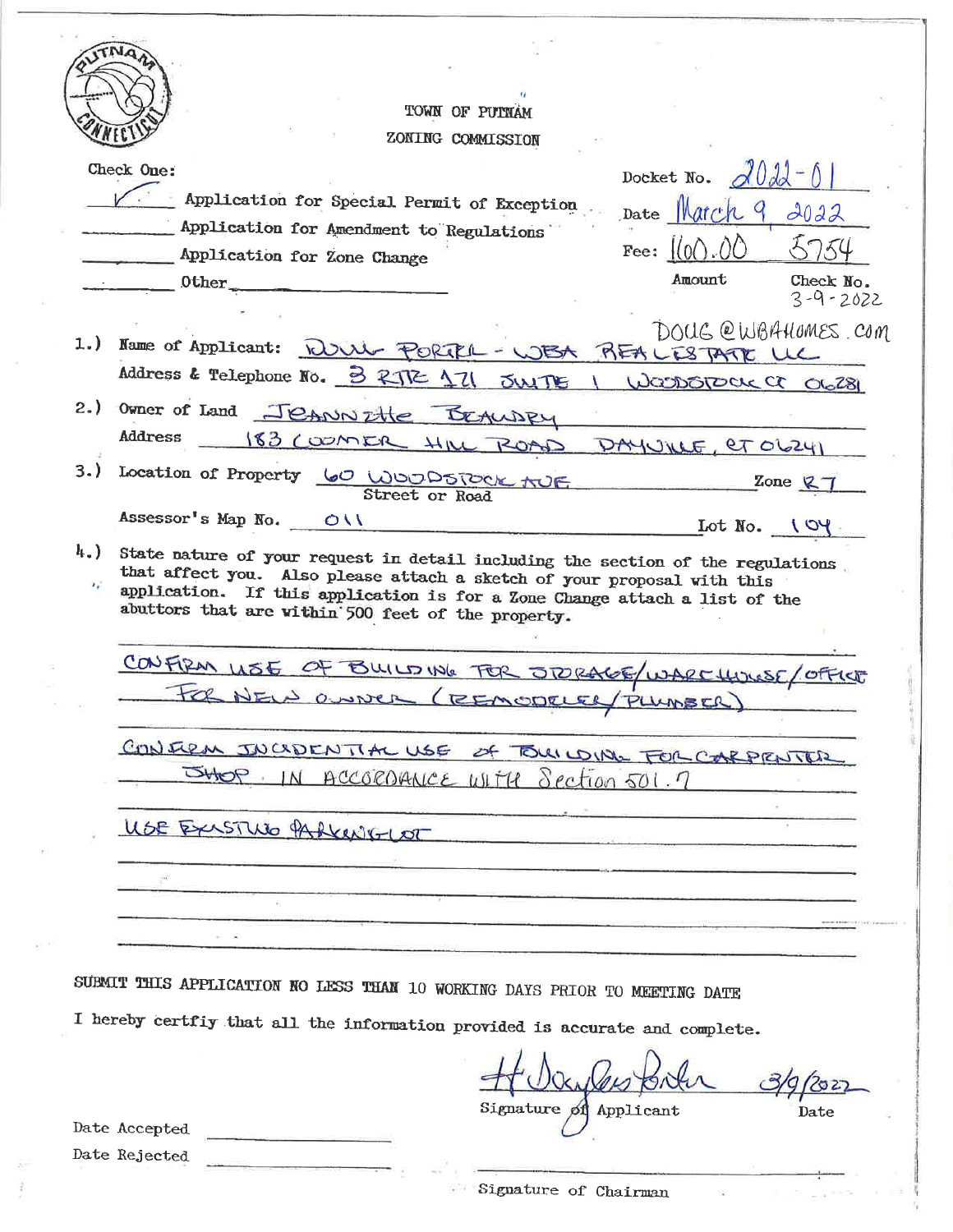#### TOWN OF PUTNAM ZONING REGULATIONS

# Article V Nonconforming Uses, Structures, Lots, and Off-Street Parking

### **Section 501 - Nonconforming Uses**

A. A nonconforming use may be continued so long as it remains otherwise lawful subject to the following restrictions:

- 1. Such use shall not be enlarged or extended beyond the existing building or structure without the granting of a Special Permit by the Commission as specified in Section 501 herein.
- 2. Any lawful nonconforming use of a portion of a building may be extended throughout the building, and any lawful nonconforming use may be extended upon the lot occupied by such building for Commercial and Industrial Nonconforming Uses only provided that the area of such building shall not be increased by more than a total of twenty-five (25) percent of the area of such building existing on the date it first became a lawful nonconforming use, and provided further that any extension or addition shall conform with all height, area, width, yard and coverage requirements for the District in which it is located.
- 3. Such use may occupy any parts of a structure which were designed at the time of the adoption of these Regulations.
- 4. Such use shall not be moved in whole or in part to any portion of the land other than that occupied by such use at the time of such addition of these Zoning Regulations.
- 5. Such use which has been abandoned and not actively used for a period of more than one year shall not be resumed.
- 6. Any structure containing a nonconforming use which is destroyed or damaged in any manner or from any cause whatsoever, to the extent of seventy-five percent of its current market value at the time such damage, as determined by the Agent, shall not be repaired or rebuilt unless the proposed use shall be in conformance with the provisions of these Zoning Regulations. In determining restoration cost, the cost of the land or factors other than the cost of the structure itself shall not be included. The prior nonconforming use may be rebuilt if a Special Permit is granted by the Commission. The application must conform with Section 114.
- Such use shall not be changed to another nonconforming use without granting of a Special Permit by the Commission. Applicant must comply with Sections 304 and 305. This section shall not apply to uses listed within the same category in Table III-1 - Schedule of Uses and Districts as determined by the Agent.
- 8. Such use, if changed to a conforming use shall be properly maintained in good repair provided that such work does not enlarge or extend any nonconforming use.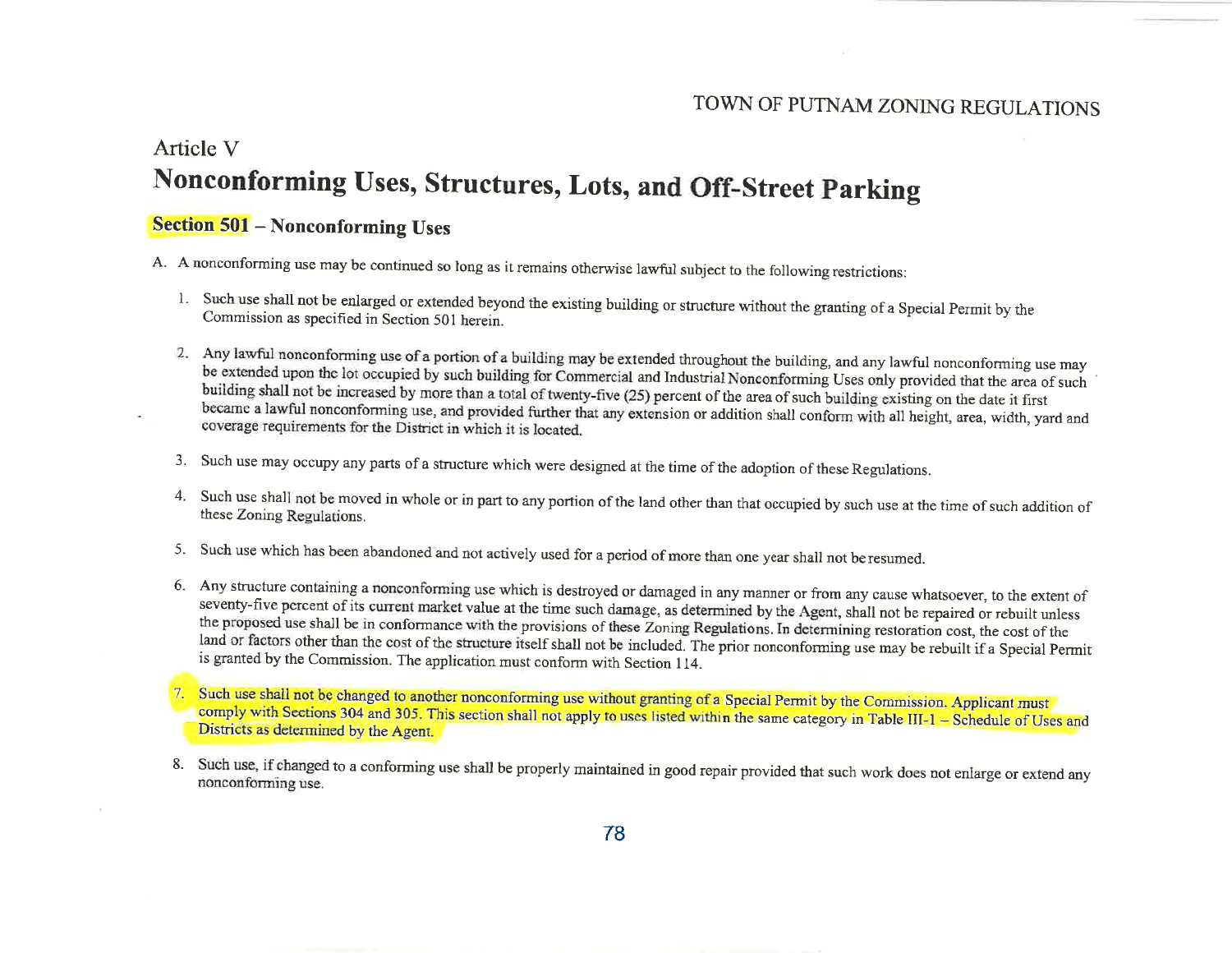| Property Location: 60 WOODSTOCK AVE                                                    |                                                                  |                                   |                            |                           |                                                                           |                                             | MAP ID: 011/ / 104/ 000/          |                   |            |                 |                                                                                     | <b>Bldg Name:</b>             |                                                    |                  |                        |                                                  | State Use: 2-1                 |                                                                     |  |  |  |
|----------------------------------------------------------------------------------------|------------------------------------------------------------------|-----------------------------------|----------------------------|---------------------------|---------------------------------------------------------------------------|---------------------------------------------|-----------------------------------|-------------------|------------|-----------------|-------------------------------------------------------------------------------------|-------------------------------|----------------------------------------------------|------------------|------------------------|--------------------------------------------------|--------------------------------|---------------------------------------------------------------------|--|--|--|
| Vision ID: 1176                                                                        |                                                                  |                                   |                            | <b>Account #000167</b>    |                                                                           |                                             | Bldg $#$ :                        |                   |            | Sec $#$ :       | 1 of                                                                                | 1 Card 1                      | of                                                 | $\overline{1}$   |                        |                                                  | Print Date: 12/02/2019 12:16   |                                                                     |  |  |  |
| <b>CURRENT OWNER</b><br>TOPO.                                                          |                                                                  |                                   |                            |                           | <b>UTILITIES</b>                                                          |                                             | <b>STRT./ROAD</b>                 |                   |            | <b>LOCATION</b> |                                                                                     |                               | <b>CURRENT ASSESSMENT</b>                          |                  |                        |                                                  |                                |                                                                     |  |  |  |
| <b>BEAUDRY JEANNETTE A</b>                                                             |                                                                  |                                   |                            |                           |                                                                           |                                             |                                   |                   |            | COMM.           | <b>Description</b>                                                                  | Code                          | <b>Appraised Value</b>                             |                  | <b>Assessed Value</b>  |                                                  |                                |                                                                     |  |  |  |
| <b>183 COOMER HILL RD</b>                                                              |                                                                  |                                   |                            |                           |                                                                           |                                             |                                   |                   |            | COMM.           |                                                                                     | 200<br>200                    |                                                    | 88,800<br>56,300 |                        | 6116<br>62,100<br>39,400<br>PUTNAM, CT           |                                |                                                                     |  |  |  |
| DAYVILLE, CT 06241<br><b>Additional Owners:</b>                                        |                                                                  |                                   |                            |                           |                                                                           | <b>SUPPLEMENTAL DATA</b>                    |                                   |                   | COMM.      |                 | 200                                                                                 | 500                           |                                                    |                  | 400                    |                                                  |                                |                                                                     |  |  |  |
|                                                                                        |                                                                  |                                   |                            | Other ID:                 | 013/105-00                                                                |                                             | L.O.<br>$\boldsymbol{\mathrm{X}}$ |                   |            |                 |                                                                                     |                               |                                                    |                  |                        |                                                  |                                |                                                                     |  |  |  |
|                                                                                        |                                                                  |                                   |                            | Survey<br>Traffic         | Light                                                                     |                                             | I/E<br><b>NBHD Group</b>          |                   |            |                 |                                                                                     |                               |                                                    |                  |                        |                                                  |                                |                                                                     |  |  |  |
|                                                                                        |                                                                  |                                   |                            | Census                    | 9031                                                                      |                                             | NHBD                              | City              |            |                 |                                                                                     |                               |                                                    |                  |                        |                                                  |                                | <b>VISION</b>                                                       |  |  |  |
|                                                                                        |                                                                  |                                   |                            | District                  | 1.                                                                        |                                             | <b>Unsold Code</b>                |                   |            |                 |                                                                                     |                               |                                                    |                  |                        |                                                  |                                |                                                                     |  |  |  |
|                                                                                        |                                                                  |                                   |                            | Class<br>GIS ID: 011-104  | Warehouse-Storage                                                         |                                             | ASSOC PID#                        |                   |            |                 |                                                                                     |                               | <b>Total</b>                                       |                  | 145,600                |                                                  |                                |                                                                     |  |  |  |
|                                                                                        |                                                                  |                                   | <b>RECORD OF OWNERSHIP</b> |                           | <b>BK-VOL/PAGE</b> SALE DATE <i>q</i> /u <i>vi</i> SALE PRICE <i>V.C.</i> |                                             |                                   |                   |            |                 |                                                                                     |                               |                                                    |                  |                        | 101,900<br><b>PREVIOUS ASSESSMENTS (HISTORY)</b> |                                |                                                                     |  |  |  |
| <b>BEAUDRY JEANNETTE A</b>                                                             |                                                                  |                                   |                            |                           | 751/202                                                                   |                                             | $01/13/2015$ U 1                  |                   |            | $0$   11        | $Yr$ , Code                                                                         |                               | <b>Assessed Value</b>                              | Yr. Code         |                        | Assessed Value                                   | Yr. Code                       | Assessed Value                                                      |  |  |  |
| <b>BEAUDRY THOMAS E</b>                                                                |                                                                  | <b>BEAUDRY ESTATE OF THOMAS E</b> |                            |                           | 333/304                                                                   |                                             | 12/04/1998 U                      | $\mathbf{U}$      |            | 0 01            | $2019$ 200<br>2019   200                                                            |                               | 62,100 2018 300<br>39,400 2018 300                 |                  |                        | 51,900 2017 300                                  |                                | 51,900                                                              |  |  |  |
|                                                                                        |                                                                  |                                   |                            |                           |                                                                           |                                             |                                   |                   |            |                 | 2019   200                                                                          |                               |                                                    | 400 2018 300     |                        | 46,900 2017 300                                  | 300 2017 300                   | 46,900<br>300                                                       |  |  |  |
|                                                                                        |                                                                  |                                   |                            |                           |                                                                           |                                             |                                   |                   |            |                 |                                                                                     |                               |                                                    |                  |                        |                                                  |                                |                                                                     |  |  |  |
|                                                                                        |                                                                  |                                   |                            |                           |                                                                           |                                             |                                   |                   |            |                 |                                                                                     | Total:                        | 101,900                                            | Total:           |                        | 99,100                                           | Total:                         | 99,100                                                              |  |  |  |
|                                                                                        |                                                                  |                                   | <b>EXEMPTIONS</b>          |                           |                                                                           |                                             | <b>OTHER ASSESSMENTS</b>          |                   |            |                 |                                                                                     |                               |                                                    |                  |                        |                                                  |                                | This signature acknowledges a visit by a Data Collector or Assessor |  |  |  |
| Year                                                                                   |                                                                  | Type Description                  |                            |                           | Amount                                                                    |                                             | Code Description                  |                   | Number     |                 | Amount                                                                              | Comm. Int.                    |                                                    |                  |                        |                                                  |                                |                                                                     |  |  |  |
|                                                                                        |                                                                  |                                   |                            |                           |                                                                           |                                             |                                   |                   |            |                 |                                                                                     |                               |                                                    |                  |                        |                                                  | <b>APPRAISED VALUE SUMMARY</b> |                                                                     |  |  |  |
|                                                                                        |                                                                  |                                   |                            |                           |                                                                           |                                             |                                   |                   |            |                 |                                                                                     |                               |                                                    |                  |                        |                                                  |                                |                                                                     |  |  |  |
|                                                                                        |                                                                  |                                   |                            | Total:                    |                                                                           |                                             |                                   |                   |            |                 |                                                                                     |                               | Appraised Bldg. Value (Card)                       |                  |                        | 82,000                                           |                                |                                                                     |  |  |  |
|                                                                                        | <b>NBHD/SUB</b>                                                  |                                   |                            | <b>NBHD</b> Name          | <b>ASSESSING NEIGHBORHOOD</b>                                             |                                             |                                   |                   |            |                 |                                                                                     | Appraised XF (B) Value (Bldg) |                                                    |                  |                        |                                                  |                                |                                                                     |  |  |  |
|                                                                                        | 0001/A                                                           |                                   |                            |                           |                                                                           | <b>Street Index Name</b><br>Tracing<br>2014 |                                   |                   |            |                 | <b>Batch</b><br>Appraised OB (L) Value (Bldg)<br>DM2<br>Appraised Land Value (Bldg) |                               |                                                    |                  |                        | 500                                              |                                |                                                                     |  |  |  |
|                                                                                        | <b>NOTES</b>                                                     |                                   |                            |                           |                                                                           |                                             |                                   |                   |            | 56,300          |                                                                                     |                               |                                                    |                  |                        |                                                  |                                |                                                                     |  |  |  |
|                                                                                        |                                                                  | PUTNAM CANDY COMPANY              |                            |                           |                                                                           |                                             |                                   |                   |            |                 |                                                                                     |                               | Special Land Value                                 |                  |                        |                                                  |                                |                                                                     |  |  |  |
| <b>WHOLESALE CO.</b>                                                                   |                                                                  |                                   |                            |                           |                                                                           |                                             |                                   |                   |            |                 |                                                                                     |                               | <b>Total Appraised Parcel Value</b>                |                  |                        |                                                  |                                | 145,600                                                             |  |  |  |
|                                                                                        |                                                                  |                                   |                            |                           |                                                                           |                                             |                                   | Valuation Method: |            |                 |                                                                                     |                               |                                                    |                  |                        |                                                  |                                |                                                                     |  |  |  |
|                                                                                        |                                                                  |                                   |                            |                           |                                                                           |                                             |                                   |                   |            |                 |                                                                                     |                               |                                                    |                  |                        |                                                  |                                |                                                                     |  |  |  |
|                                                                                        |                                                                  |                                   |                            |                           |                                                                           |                                             |                                   |                   |            |                 |                                                                                     |                               | Adjustment:                                        |                  |                        |                                                  |                                |                                                                     |  |  |  |
|                                                                                        |                                                                  |                                   |                            |                           |                                                                           |                                             |                                   |                   |            |                 |                                                                                     |                               | <b>Net Total Appraised Parcel Value</b>            |                  |                        |                                                  |                                | 145,600                                                             |  |  |  |
|                                                                                        |                                                                  |                                   |                            |                           | <b>BUILDING PERMIT RECORD</b>                                             |                                             |                                   |                   |            |                 |                                                                                     |                               |                                                    |                  |                        | <b>VISIT/ CHANGE HISTORY</b>                     |                                |                                                                     |  |  |  |
| Permit ID<br>8808                                                                      |                                                                  | <b>Issue Date</b><br>08/12/2011   | Type<br>CM                 | Description               |                                                                           | Amount                                      | Insp. Date                        |                   | % Comp.    | Date Comp.      | Comments                                                                            |                               | Date                                               | Type             |                        | IS<br>ID                                         | $Cd$ .                         | Purpose/Result                                                      |  |  |  |
| 8258                                                                                   |                                                                  | 03/30/2009                        | RS                         | Commercial<br>Residential |                                                                           | 2,500                                       | 10,000 10/26/2012<br>09/09/2009   |                   | 100<br>100 |                 | Vinyl Siding                                                                        |                               | <b>INSTALL 2 NEW AWNI 06/18/2013</b><br>10/26/2012 |                  |                        | DB<br>AS                                         | 57                             | 00 Meas. & Listed<br><b>HOUSE PERMIT</b>                            |  |  |  |
|                                                                                        |                                                                  |                                   |                            |                           |                                                                           |                                             |                                   |                   |            |                 |                                                                                     |                               | 10/17/2011<br>09/09/2009                           |                  |                        | AS                                               | 57                             | <b>HOUSE PERMIT</b>                                                 |  |  |  |
|                                                                                        |                                                                  |                                   |                            |                           |                                                                           |                                             |                                   |                   |            |                 |                                                                                     |                               | 11/19/2007                                         |                  |                        | AS<br>AD.                                        | 57<br>$00\,$                   | <b>HOUSE PERMIT</b><br>Meas. & Listed                               |  |  |  |
|                                                                                        |                                                                  |                                   |                            |                           |                                                                           |                                             |                                   |                   |            |                 |                                                                                     |                               |                                                    |                  |                        |                                                  |                                |                                                                     |  |  |  |
|                                                                                        |                                                                  |                                   |                            |                           |                                                                           |                                             |                                   |                   |            |                 |                                                                                     |                               |                                                    |                  |                        |                                                  |                                |                                                                     |  |  |  |
| $B \mid Use$                                                                           | <b>LAND LINE VALUATION SECTION</b><br>Use<br>Unit<br>Acre<br>ST. |                                   |                            |                           |                                                                           |                                             |                                   |                   |            |                 |                                                                                     |                               |                                                    |                  |                        |                                                  |                                |                                                                     |  |  |  |
| $\#$   Code                                                                            |                                                                  | Description                       |                            | Zone <i>D</i> Front Depth | Units                                                                     | Price                                       | I. Factor                         | S.A               | Disc       | C. Factor       | Idx<br>Adj.                                                                         |                               | Notes-Adj                                          |                  | <b>Special Pricing</b> | $S \, Adj$<br>Fact                               |                                | Adj. Unit Price<br>Land Value                                       |  |  |  |
| 1 <sup>1</sup><br>$2 - 1$<br>Commercial<br>$R-7$<br>0.17 AC                            |                                                                  |                                   |                            |                           |                                                                           |                                             | 75,000.00                         | $4.4176$ 5        | 1.0000     | 1.00            | 1.00<br>-1                                                                          |                               |                                                    |                  |                        | 1.00                                             |                                | 331,320.00<br>56,300                                                |  |  |  |
|                                                                                        |                                                                  |                                   |                            |                           |                                                                           |                                             |                                   |                   |            |                 |                                                                                     |                               |                                                    |                  |                        |                                                  |                                |                                                                     |  |  |  |
|                                                                                        |                                                                  |                                   |                            |                           |                                                                           |                                             |                                   |                   |            |                 |                                                                                     |                               |                                                    |                  |                        |                                                  |                                |                                                                     |  |  |  |
|                                                                                        |                                                                  |                                   |                            |                           |                                                                           |                                             |                                   |                   |            |                 |                                                                                     |                               |                                                    |                  |                        |                                                  |                                |                                                                     |  |  |  |
|                                                                                        |                                                                  |                                   |                            |                           |                                                                           |                                             |                                   |                   |            |                 |                                                                                     |                               |                                                    |                  |                        |                                                  |                                |                                                                     |  |  |  |
| <b>Total Card Land Units:</b><br>Parcel Total Land Area: 0.17 AC<br>$0.17 \text{ } AC$ |                                                                  |                                   |                            |                           |                                                                           |                                             |                                   |                   |            |                 |                                                                                     |                               |                                                    |                  |                        |                                                  |                                |                                                                     |  |  |  |
|                                                                                        |                                                                  |                                   |                            |                           |                                                                           |                                             |                                   |                   |            |                 |                                                                                     |                               |                                                    |                  |                        |                                                  |                                | <b>Total Land Value:</b><br>56,300                                  |  |  |  |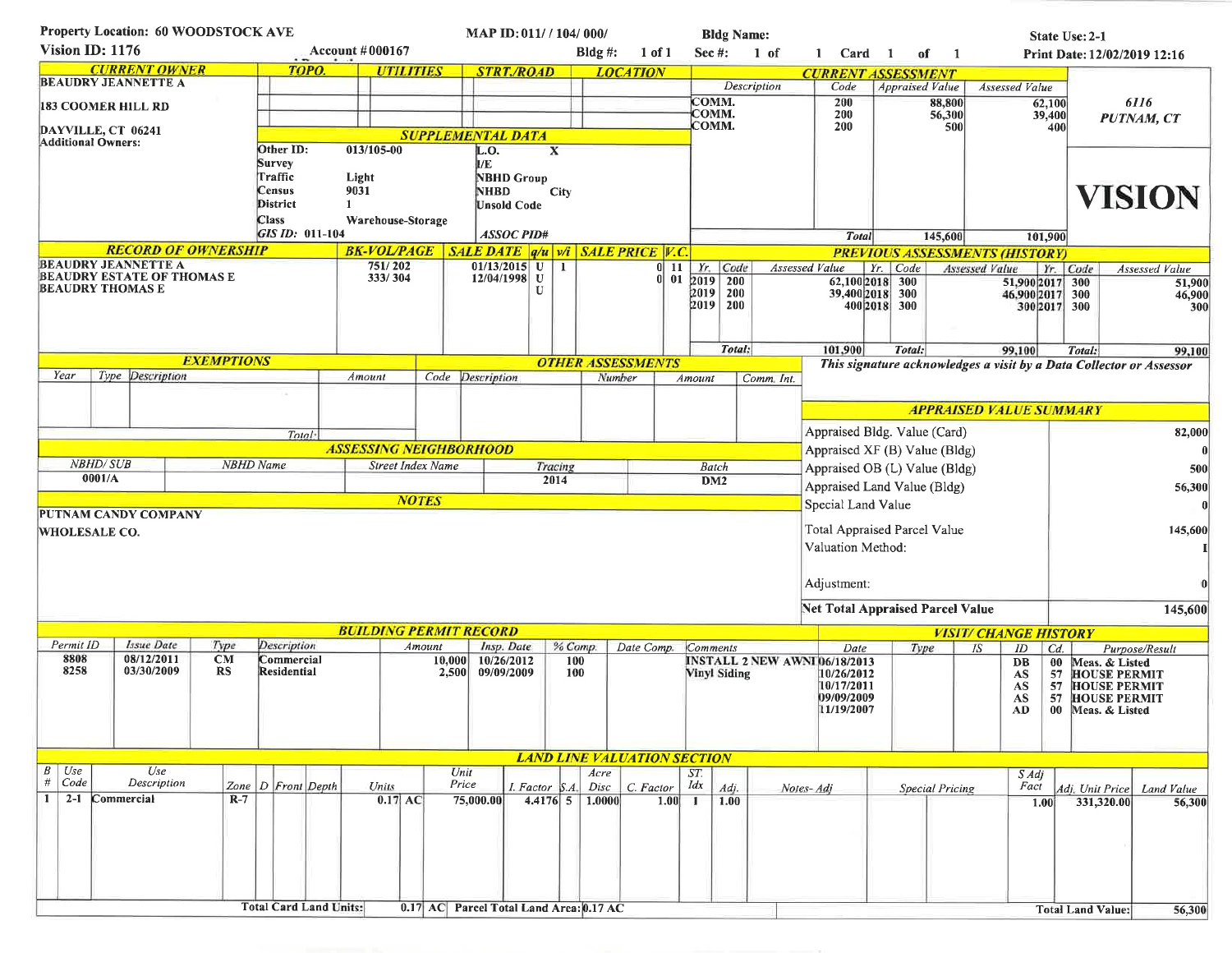|                            |                      |             | Property Location: 60 WOODSTOCK AVE                                           |            |                                |                |             |                              |                | MAP ID: 011/ / 104/ 000/               |            |            | <b>Bldg Name:</b> |        |               |           | State Use: 2-1 |                              |  |
|----------------------------|----------------------|-------------|-------------------------------------------------------------------------------|------------|--------------------------------|----------------|-------------|------------------------------|----------------|----------------------------------------|------------|------------|-------------------|--------|---------------|-----------|----------------|------------------------------|--|
| Vision ID: 1176            |                      |             |                                                                               |            | Account #000167                |                |             |                              |                | Bldg $#$ :                             | $1$ of $1$ | Sec #:     | $1$ of            |        | 1 Card 1 of 1 |           |                | Print Date: 12/02/2019 12:16 |  |
| <b>CONSTRUCTION DETAIL</b> |                      |             |                                                                               |            |                                |                |             |                              |                | <b>CONSTRUCTION DETAIL (CONTINUED)</b> |            |            |                   |        |               |           |                |                              |  |
| Element                    |                      | $Cd$ $Ch$ . | Description                                                                   |            | Element                        |                | $Cd$ $Ch$   |                              |                | Description                            |            |            |                   |        |               |           |                |                              |  |
| Style                      | 17                   |             | <b>Store</b>                                                                  |            |                                |                |             |                              |                |                                        |            |            |                   |        |               |           |                |                              |  |
| Model                      | 94                   |             | Commercial                                                                    |            |                                |                |             |                              |                |                                        |            | BAS<br>UBM | 36                |        |               |           |                |                              |  |
| Grade                      | 12                   |             | $C-$                                                                          |            |                                |                |             |                              |                |                                        |            |            |                   |        |               |           |                |                              |  |
| Stories                    |                      |             |                                                                               |            |                                |                |             |                              |                |                                        |            |            |                   |        |               |           |                |                              |  |
| Occupancy                  |                      |             |                                                                               |            |                                |                |             | <b>MIXED USE</b>             |                |                                        |            |            |                   |        |               |           |                |                              |  |
| Exterior Wall 1            | 25                   |             | <b>Vinyl Siding</b>                                                           |            | Code                           |                | Description |                              |                | Percentage                             |            |            |                   |        |               |           |                |                              |  |
| Exterior Wall 2            |                      |             |                                                                               |            | $2 - 1$                        | Commercial     |             |                              |                | 100                                    |            |            |                   |        |               |           |                |                              |  |
| Roof Structure             | $ 03\rangle$         |             | Gable                                                                         |            |                                |                |             |                              |                |                                        |            |            |                   |        |               |           |                |                              |  |
| Roof Cover                 | 03                   |             | Asphalt                                                                       |            |                                |                |             |                              |                |                                        |            |            |                   |        |               |           |                |                              |  |
| Interior Wall 1            | 05.                  |             | Drywall/Sheet                                                                 |            |                                |                |             |                              |                |                                        |            |            |                   |        |               |           |                |                              |  |
| Interior Wall 2            |                      |             |                                                                               |            |                                |                |             | <b>COST/MARKET VALUATION</b> |                |                                        |            |            |                   |        |               |           |                |                              |  |
| Interior Floor 1           | 05                   |             | Vinyl/Asphalt                                                                 |            | Adj. Base Rate:                |                |             |                              | 75.34          |                                        |            |            |                   |        |               |           |                |                              |  |
| Interior Floor 2           |                      |             |                                                                               |            |                                |                |             |                              | 234,154        |                                        |            | 65         |                   |        |               |           |                |                              |  |
| Heating Fuel               | 02                   |             | Oil                                                                           |            | Net Other Adj:                 |                |             |                              | 0.00           |                                        |            |            |                   |        | 60            |           |                |                              |  |
| Heating Type               | 03                   |             | Hot Air-no Duc                                                                |            | Replace Cost                   |                |             |                              | 234,154        |                                        |            |            |                   |        |               |           |                |                              |  |
|                            |                      |             |                                                                               |            | <b>AYB</b>                     |                |             |                              | 1938           |                                        |            |            |                   |        |               |           |                |                              |  |
| AC Type                    | 03                   |             | Central                                                                       |            | EYB                            |                |             |                              | 1954           |                                        |            |            |                   |        |               |           |                |                              |  |
|                            |                      |             |                                                                               |            | Dep Code                       |                |             |                              |                |                                        |            |            |                   |        |               |           |                |                              |  |
| <b>Bldg Use</b>            | $2 - 1$              |             | Commercial                                                                    |            | Remodel Rating                 |                |             |                              |                |                                        |            |            |                   |        |               |           |                |                              |  |
| Total Rooms                |                      |             |                                                                               |            | Year Remodeled                 |                |             |                              |                |                                        |            |            |                   |        |               |           |                |                              |  |
| Total Bedrms               | 00                   |             |                                                                               |            | $Dep$ %                        |                |             |                              | 65             |                                        |            |            |                   |        |               |           |                |                              |  |
| Total Baths                |                      |             |                                                                               |            | Functional Obslnc              |                |             |                              |                |                                        |            |            |                   |        |               |           |                |                              |  |
| Extra Fixtur               |                      |             |                                                                               |            | External Obslnc                |                |             |                              |                |                                        |            |            |                   |        |               |           |                |                              |  |
|                            |                      |             |                                                                               |            | Cost Trend Factor<br>Condition |                |             |                              |                |                                        |            |            | 40                |        |               |           |                |                              |  |
| Heat/AC                    | 02                   |             | Heat/AC Split                                                                 |            | % Complete                     |                |             |                              |                |                                        |            |            |                   |        |               |           |                |                              |  |
| Frame Type                 | 02                   |             | Wood Frame                                                                    |            | Overall % Cond                 |                |             |                              | 35             |                                        |            |            |                   |        |               |           |                |                              |  |
| Baths/Plumbing             | $ 02\rangle$         |             | Average                                                                       |            | Apprais Val                    |                |             |                              | 82,000         |                                        |            |            |                   |        |               |           |                |                              |  |
| Ceiling/Wall               | 05                   |             | Susp-Ceil/Wall                                                                |            | Dep % Ovr                      |                |             |                              |                |                                        |            |            |                   |        |               |           |                |                              |  |
| Rooms/Prtns                | 02                   |             | Average                                                                       |            | Dep Ovr Comment                |                |             |                              |                |                                        |            |            |                   |        |               |           |                |                              |  |
| Wall Height                | 10                   |             |                                                                               |            | Misc Imp Ovr                   |                |             |                              |                |                                        |            |            |                   |        |               |           |                |                              |  |
| % Comn Wall                |                      |             |                                                                               |            | Misc Imp Ovr Comment           |                |             |                              |                |                                        |            |            |                   |        |               |           |                |                              |  |
|                            |                      |             |                                                                               |            | Cost to Cure Ovr               |                |             |                              |                |                                        |            |            |                   |        |               |           |                |                              |  |
|                            |                      |             |                                                                               |            | Cost to Cure Ovr Comment       |                |             |                              |                |                                        |            |            |                   |        |               |           |                |                              |  |
|                            |                      |             | <b>OB-OUTBUILDING &amp; YARD ITEMS(L) / XF-BUILDING EXTRA FEATURES(B)</b>     |            |                                |                |             |                              |                |                                        |            |            |                   |        |               |           |                |                              |  |
| Code                       | Description          |             | Sub   Sub Descript   L/B   Units   Unit Price   Yr   Gde   Dp Rt   Cnd   %Cnd |            |                                |                |             |                              |                | Apr Value                              |            |            |                   |        |               |           |                |                              |  |
| PAV1                       | Paving Asphalt       |             |                                                                               | $500$ 2.00 |                                | 1938 C         |             | A.                           | 50             | 500                                    |            |            |                   |        |               |           |                |                              |  |
|                            |                      |             |                                                                               |            |                                |                |             |                              |                |                                        |            |            |                   |        |               |           |                |                              |  |
|                            |                      |             |                                                                               |            |                                |                |             |                              |                |                                        |            |            |                   | Putnam |               | Candy Co. |                |                              |  |
|                            |                      |             |                                                                               |            |                                |                |             |                              |                |                                        |            |            |                   |        |               |           |                |                              |  |
|                            |                      |             |                                                                               |            |                                |                |             |                              |                |                                        |            |            |                   |        |               |           |                |                              |  |
|                            |                      |             |                                                                               |            |                                |                |             |                              |                |                                        |            |            |                   |        |               |           |                |                              |  |
|                            |                      |             |                                                                               |            |                                |                |             |                              |                |                                        |            |            |                   |        |               |           |                |                              |  |
|                            |                      |             |                                                                               |            |                                |                |             |                              |                |                                        |            |            |                   |        |               |           |                |                              |  |
| Code                       |                      |             | <b>BUILDING SUB-AREA SUMMARY SECTION</b>                                      |            |                                |                |             |                              |                |                                        |            |            |                   |        |               |           |                |                              |  |
| <b>BAS</b>                 | <b>First Floor</b>   |             | <b>Description</b>                                                            | 2,590      | Living Area Gross Area         |                | Eff. Area   |                              |                | Unit Cost Undeprec. Value              |            |            |                   |        |               |           |                |                              |  |
| <b>UBM</b>                 | Basement, Unfinished |             |                                                                               |            |                                | 2,590<br>2,590 |             |                              | 75.34<br>15.07 | 195,128<br>39,026                      |            |            |                   |        |               |           |                |                              |  |
|                            |                      |             |                                                                               |            |                                |                |             |                              |                |                                        |            |            |                   |        |               |           |                |                              |  |
|                            |                      |             |                                                                               |            |                                |                |             |                              |                |                                        |            |            |                   |        |               |           |                |                              |  |
|                            |                      |             |                                                                               |            |                                |                |             |                              |                |                                        |            |            |                   |        |               |           |                |                              |  |
|                            |                      |             |                                                                               |            |                                |                |             |                              |                |                                        |            |            |                   |        |               |           |                |                              |  |
|                            |                      |             |                                                                               |            |                                |                |             |                              |                |                                        |            |            |                   |        |               |           |                | 11/08/2015                   |  |
|                            |                      |             |                                                                               |            |                                |                |             |                              |                |                                        |            |            |                   |        |               |           |                |                              |  |
|                            |                      |             |                                                                               |            |                                |                |             |                              |                |                                        |            |            |                   |        |               |           |                |                              |  |
|                            |                      |             | <b>Ttl. Gross Liv/Lease Area:</b>                                             | 2,590      |                                | 5,180          |             |                              |                | 234,154                                |            |            |                   |        |               |           |                |                              |  |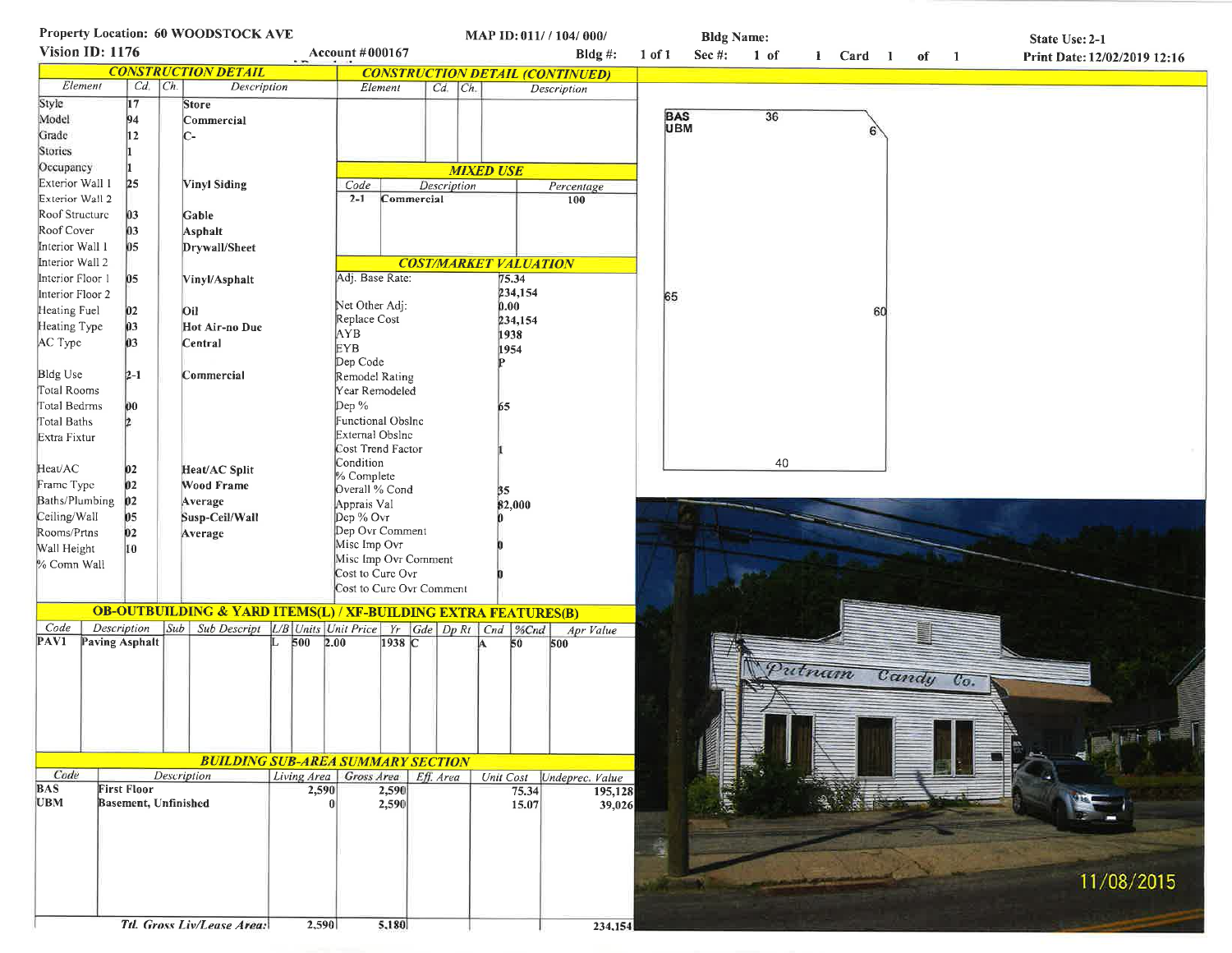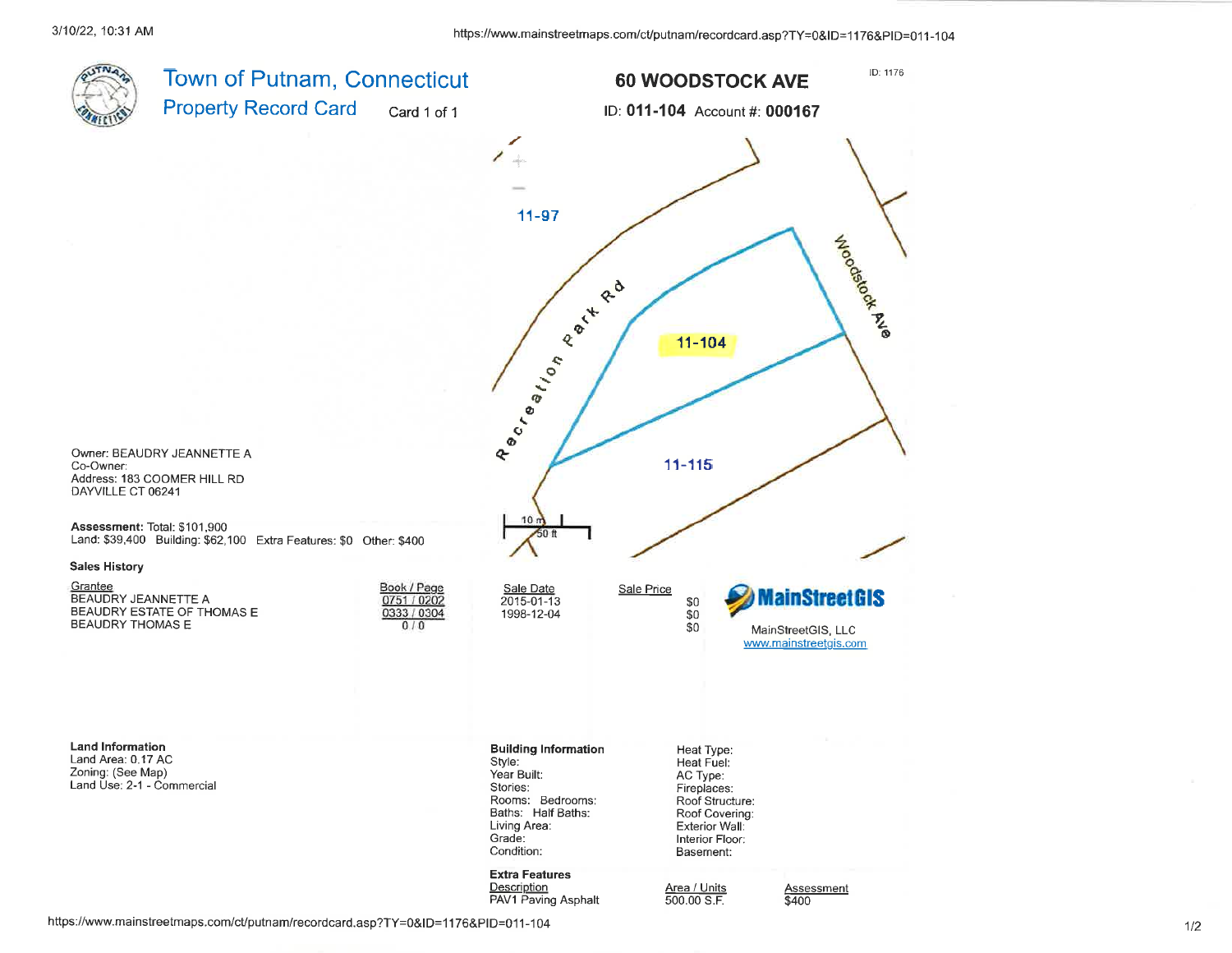Dear Abutting Property Owner,

The Town of Putnam Zoning Commission will be holding a hybrid meeting on Wednesday April 20, 2022, at 7:00 P.M at the Municipal Complex in Community Room 201 located on the second floor. A public hearing will be held on the following:

Docket # 2022-01 Douglas Porter-WBA Real Estate LLC request for a Special Permit in accordance with Article 5, Section 501.7 of the Town of Putnam Zoning Regulations to change one non-conforming use to another. The applicant is seeking to utilize the existing parking lot with the proposed uses of the building to consist of storage/warehouse, office space for a remodeler/plumber and a carpentry shop. Property located at 60 Woodstock Avenue, Town Assessors Map 011, Lot 104, Zoned R-7

Zoom meeting information will be available on the Town of Putnam website one week prior to the meeting date.

Sincerely,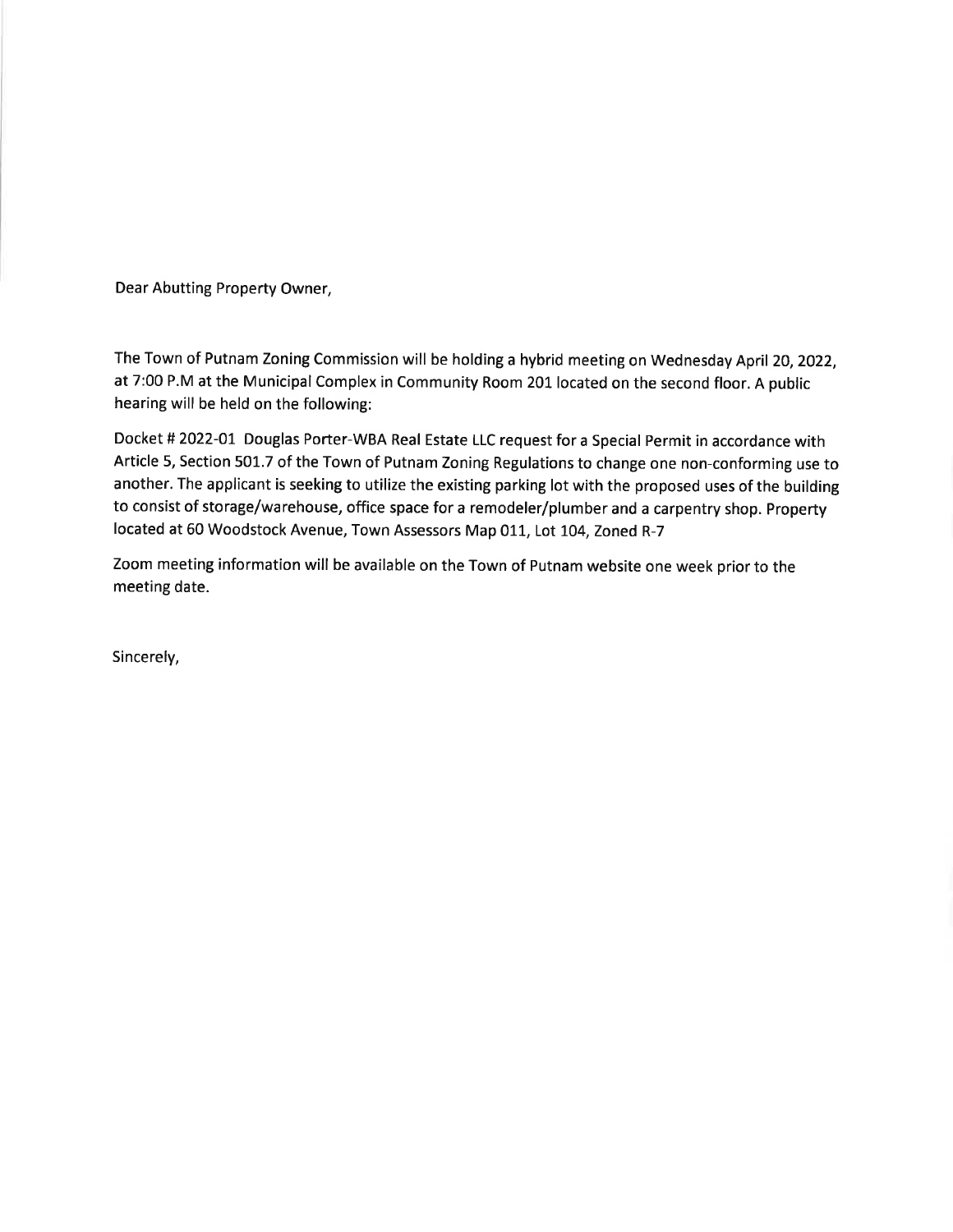https://www.mainstreetmaps.com/MASTERIII/query/labels 5160.asp?b=/CT/Putnam/

Parcel ID: 011-046-000 **QUIET CORNER CARES CORP. 79 WOODSTOCK AVE** PUTNAM CT 06260

> Parcel ID: 011-070-000 **SKEBOS NICHOLAS** 50 GREEN ST PUTNAM CT 06260

Parcel ID: 011-082-000 **WELLS ROGERS 56 BUCKLEY HILL ROAD** N GROSVENORDALE CT 06255

Parcel ID: 011-097-000 **D & G PROPERTIES LLC 20 POMFRET LANDING RD BROOKLYN CT 06234** 

Parcel ID: 011-105-000 **SELMECKI SCOTT E** 1772 ROUTE 198 WOODSTOCK CT 06281

Parcel ID: 011-115-000 **MACWILLIAMS LUCY S 108 LITTLE POND RD** WOODSTOCK CT 06281

Parcel 1D: 011-123-000 **SOLOMON SHEILA** 7 FERNWOOD LANE **CLINTON CT\_06413-1250** 

Parcel ID: 011-128-000 THE BANK OF NEW YORK MELLON **ONE MORTGAGE WAY** MOUNT LAUREL NJ 08054

Parcel ID: 011-058-000 DOUGHTY JOHN J & CAROLINE D 73 WOODSTOCK AVE PUTNAM CT 06260

Parcel ID: 011-071-000 **MAHON DAN (1/3) & MAHON TANYA**  $(1/3)$ **NEMARICH NIKKI MAHON (1/3) 202 THOMPSON RD** THOMPSON CT 06277

> Parcel ID: 011-083-000 **SCHOOL ST RENTALS LLC** 365 WOODSTOCK AVE PUTNAM CT 06260

Parcel ID: 011-099-000 WHITE GEORGE  $N + RITA$  G **41 ROOSEVELT ST** PUTNAM CT 06260

Parcel ID: 011-113-000 **86MILL RENTALS LLC** 365 WOODSTOCK AVE **PUTNAM CT 062660** 

Parcel ID: 011-116-000

Parcel 1D: 011-124-000 **LASEWICZ DAVID M & SUSAN 472 WEST THOMPSON RD** THOMPSON CT 06277

Parcel ID: 011-134-000 ZILLA REAL ESTATE LLC **6 WILSONVILLE RD** THOMPSON CT 06277

Parcel ID: 011-063-000 **BACHAND TRACY L 10 FREEMAN ST** WEBSTER MA 01570

Parcel ID: 011-072-000 **SAMBITSKY RAYMOND R 69 WOODSTOCK AVE** PUTNAM CT 06260

Parcel ID: 011-095-000 **FEDERER PATRICK** 8 MILL ST PUTNAM CT 06260

Parcel 1D: 011-104-000 **BEAUDRY JEANNETTE A 183 COOMER HILL RD DAYVILLE CT 06241** 

Parcel ID: 011-114-000 PORRATA ISMAEL G & HERNANDEZ **LISSETTE** 36 GREEN ST PUTNAM CT 06260

> Parcel ID: 011-119-000 **ORTIZ JEFFREY RIVERA 45 WOODSTOCK AVE** PUTNAM CT 06260

Parcel ID: 011-125-000 **SCHOOL ST RENTALS LLC** 365 WOODSTOCK AVE PUTNAM CT 06260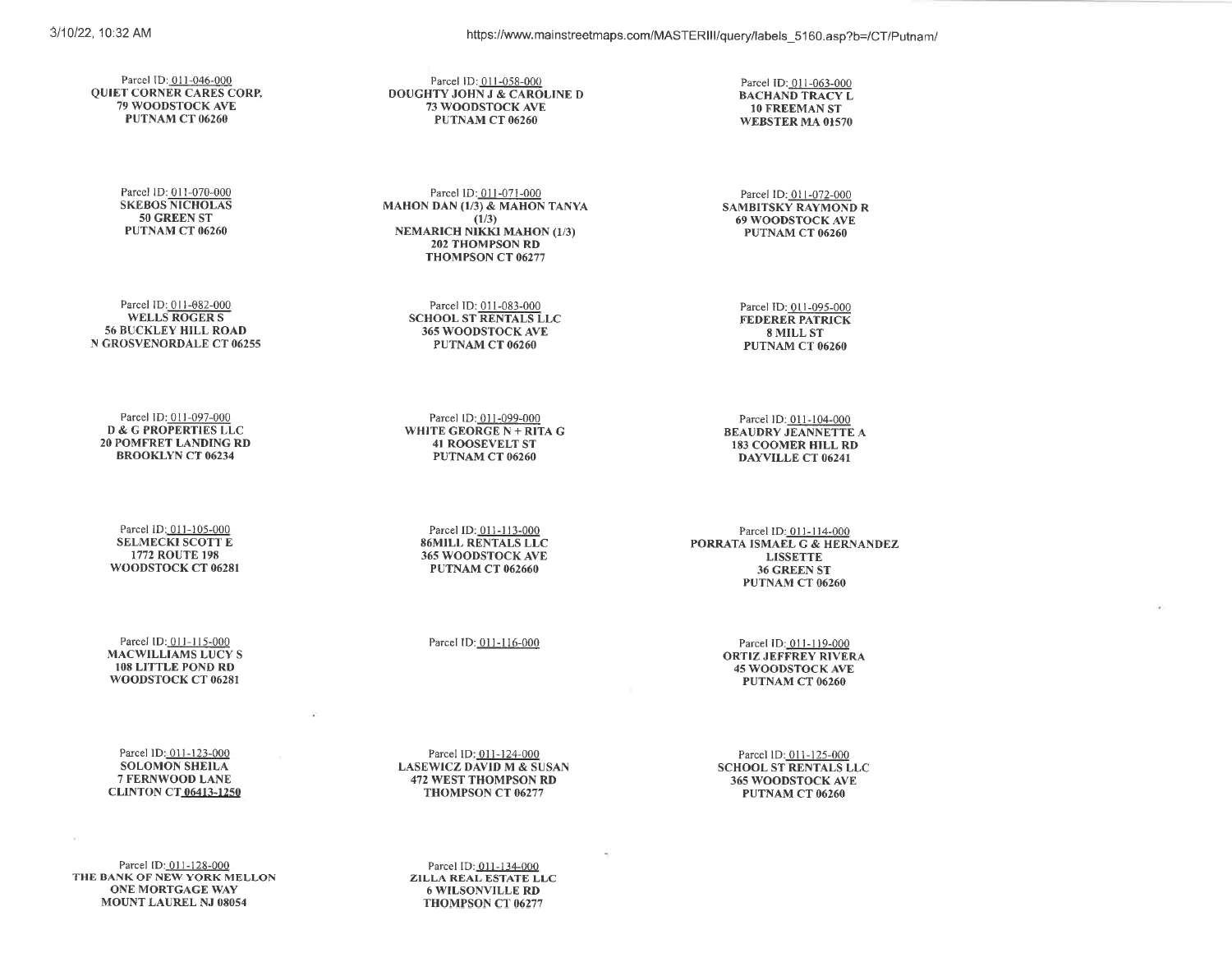#### 3/10/22, 10:31 AM

#### Web GIS at MainStreetMaps - Town of Putnam, CT | Public by MainStreetGIS, LLC